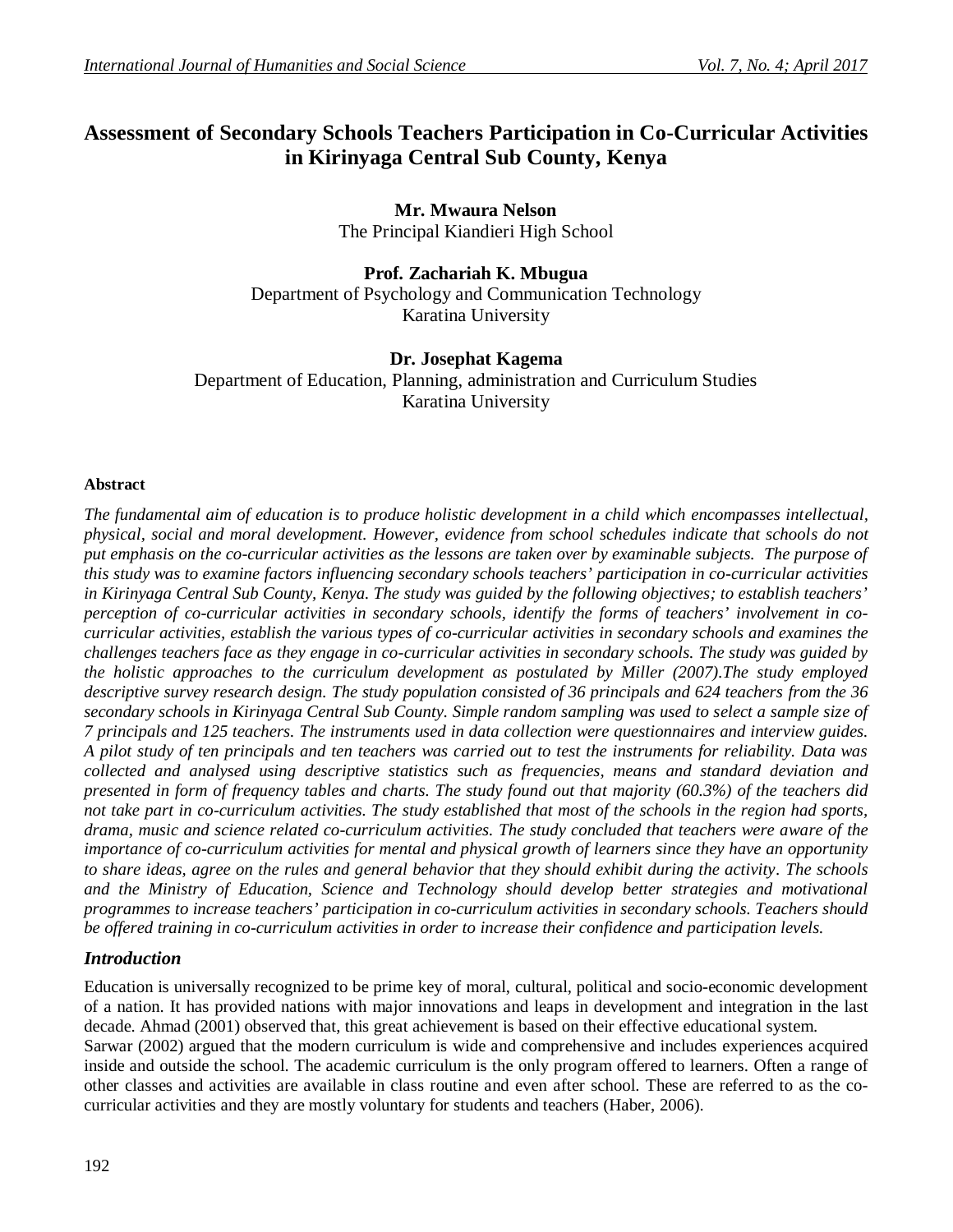These activities includes sports, musical activities, debate, Model United Nations, community service, religious study groups, among other charitable activities. In Kenya, Wax (2003) noted that the government spends a huge part of its budget on education. These funds are used to cater for purchase of teaching learning materials, payment of teachers' salaries and capacity building. Otieno (2012) noted that the government had at one time contemplated ranking schools according to the performance in co-curricular activities since as it was observed; in 2013 about 400 million had been spent in these activities.

Wangai (2012) noted that teachers' participation in co-curricular activities influenced the performance of these activities. Kirinyaga Central Constituency has 36 secondary schools of which two have featured in national cocurricular activities. During the zonal and sub-county co-curricular activities secondary schools present ill prepared activities that lack teamwork and cohesion due to hurried preparations. Therefore very few activities competitively compete at the zonal and sub-county stages of either Drama or Music Festivals. All the 34 schools have continually posted very poor results in the co-curricular activities (DEO, 2014). There is therefore need to assess the factors that influence teachers participation in co-curricular activities in secondary schools in the subcounty.

### *Statement of the Problem*

The Kenyan education curriculum provides for academic and co-curricular activities in Kenyan schools. The secondary school education is aimed at preparing students to make a positive contribution to the development of society, and to acquire attitude of national patriotism, self-respect, self-reliance, cooperation, adaptability, and a sense of purpose and self-discipline. Co-curriculum programs therefore form an important place in development of social skills and also creating cohesion among the secondary school community. However the number of teachers who participate in the co-curriculum activities has been on the decline and majority of the schools seem to be discouraging the co-curriculum activities from their schools. Teachers have focused on the examination oriented curriculum thus denying learners an opportunity to exploit their talents and explore them to make their life better. The role of teachers' in co-curricular activities determines the success of the activity in shaping the learners and ensuring that they learn the necessary skills. Lack of participation of teachers in co-curricular activities leaves the learners to develop their own systems of engagement which might not necessarily lead to success in learning required skills. Hence the need to assess the teachers participation in co-curricular activities in secondary schools in Kirinyaga Central Sub-County.

### *Objectives of the Study*

The study was guided by the following objectives:

- i. To establish the perception of teachers regarding co-curricular activities in secondary schools in Kirinyaga Central Sub County.
- ii. To establish the various types of co-curricular activities in secondary schools in Kirinyaga Central Sub County.
- iii. To determine the challenges teachers face as they engage in co-curricular activities in secondary schools in Kirinyaga Central Sub County.

#### *Significance of the Study*

Teachers' engagement is vital in ensuring success of co-curricular activities as educational activities that shapes the learners. This study might help school managers and administrators build an enabling environment that would ensure teacher participation in co-curricular activities and ensure each student is given a chance to develop their talents and abilities in a myriad of activities. This study established teachers' involvement in co-curricular activities and thus provided information to principals and educational manager on the level of teacher involvement. The study would also form material necessary for formulation of educational policies regarding application of co-curricular activities in development of learners in Kenya.

### *Theoretical Framework*

This study was informed by the holistic approaches to the curriculum development. Miller (2007) indicated that holistic approaches thrive on balance, inclusion and connection. Accordingly the theory holds that all things have arisen mutually and are mutually supportive, in the sense they require one another as a condition for their existence.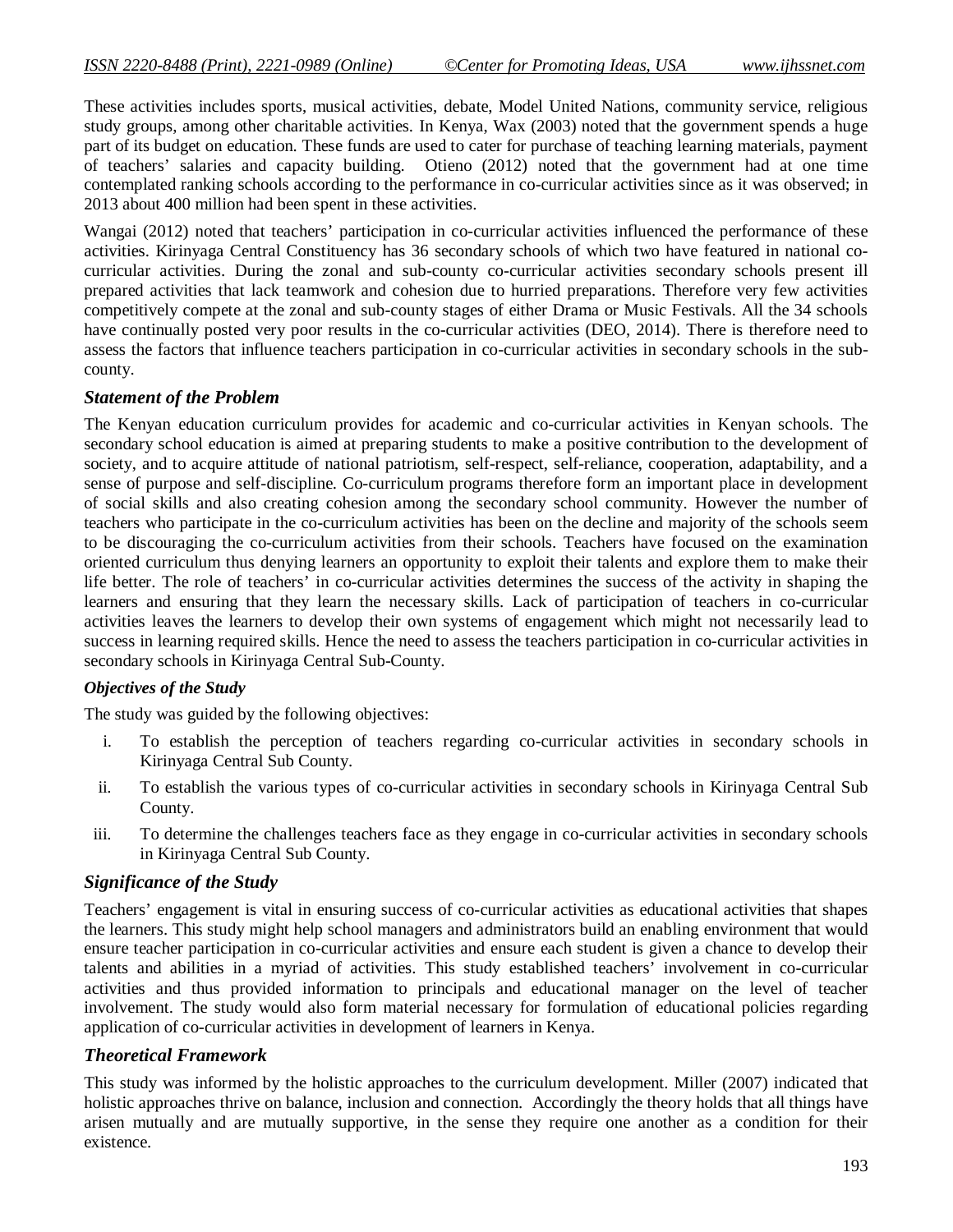The curriculum content in Kenya has two major components namely the curricular activities and co-curricular activities. The teacher's participation in the co-curricular activities plays a major role in ensuring the success of these programs just like the way they participate in curriculum activities.

Forbes (2003) noted that holistic education seeks to educate the whole child, (all parts of the child), educate the student as a whole (not an assemblage of parts), and see the child as part of a whole (society, humanity, the environment, some spiritual whole, etc.) from which it is not meaningful to extract the student. Thus holistic education educators see this approach as reflecting a materialist and consumerist culture that has reduced schooling to the training of individuals to compete and consume in the global marketplace. In fact, the present thrust can be seen as abandoning any attempt to educate the whole human being.

Mahmoudi, Jafari, Nasrabadi and Liaghatdar (2011) stressed that a curriculum that emphasizes one aspect at the expense of another lacks balance and if skills, values and attitude developed in learners do not feed into all aspects of the other the connection and inclusion is lost. The teachers' perception of the importance and value attached to co-curricular activities determines the quality of education that is offered in the schools. The forms of involvement that the teachers engage in with their students as they participate in the co-curricular activities as well as the form and type of the activities determines the quality of education offered in the schools for learners' preparation into adult life. Miller (2007) further argues that a true education comes through the training of bodily organs and intelligent use of bodily organs ensures a faster way of developing the intellect.

### *Literature Review*

### **Perception of Teachers and Co-curricular Activities**

The perception of teachers in co-curricular activities determines the level and intensity of learners' engagement in such activities. Asmat and Saleem (2009) in a study conducted in India notes that teacher's perception about cocurricular activities determined the teachers' involvement in the same. The study concluded that the attitude amongst the school administrators and teachers in many schools favoured academic activities more and cocurricular activities were considered as waste of time and efforts hence of no use.

Ismat and Saleem (2009) had tried to find a link between co-curricular activities as viewed by educational stakeholders. The study established that teachers and school administrators had low opinion about co-curriculum activities and would rather concentrate on academic activities. However the current study comes at a time when there has been an increase in the sports sponsorships by various companies in Kenya and therefore this study seeks to find out if the perception of teachers towards co-curriculum activities has changed.

Suleman, Singh and Zeeshan (2014) in a study based in Pakistan on effects of overscheduled involvement in cocurriculum activities noted that teachers developed negative attitudes on co-curriculum activities when they feel that they become overcommitted in such activities. They argued that teachers who develop a negative attitude towards co-curriculum activities when they feel that such activities eat their academic time and affects their academic schedules. They concluded that teachers with a positive attitude towards the co-curriculum activities are more likely to participate in these activities.

Anyango (2012) carried out a study in Kisumu, Kenya to establish the role of co-curriculum activities on academic performance. In this study a sample size of 382 respondents from 12 public primary schools were used to provide data for the conclusions to be made. In this study it was discovered that teachers viewed co-curriculum activities as a waste of valuable study time and therefore discouraged learners from participation. It was also noted that break time in some schools was limited to lower classes and converted into study time for the upper primacy classes. Therefore the study showed that teachers in Kisumu had a negative attitude towards cocurriculum activities. Unlike Onyango (2012) this study will analyse secondary school teachers' involvement in co-curriculum activities in Kirinyaga Central and thus will provide insights on secondary school teachers.

### *Forms of Co-Curricular Activities*

In schools and other educational institutions, there are various forms of activities that could be classified as cocurriculum activities. Sikkha and Agnihotri (2013) posit that there are various classes provided for in educational institutions as guided by the curriculum developers across the world. They indicated that sports, drama and music are the various types of activities in majority of educational institutions whereas other forms including science related excursions, field trips, charity works could also be provided as a form of co-curriculum activity.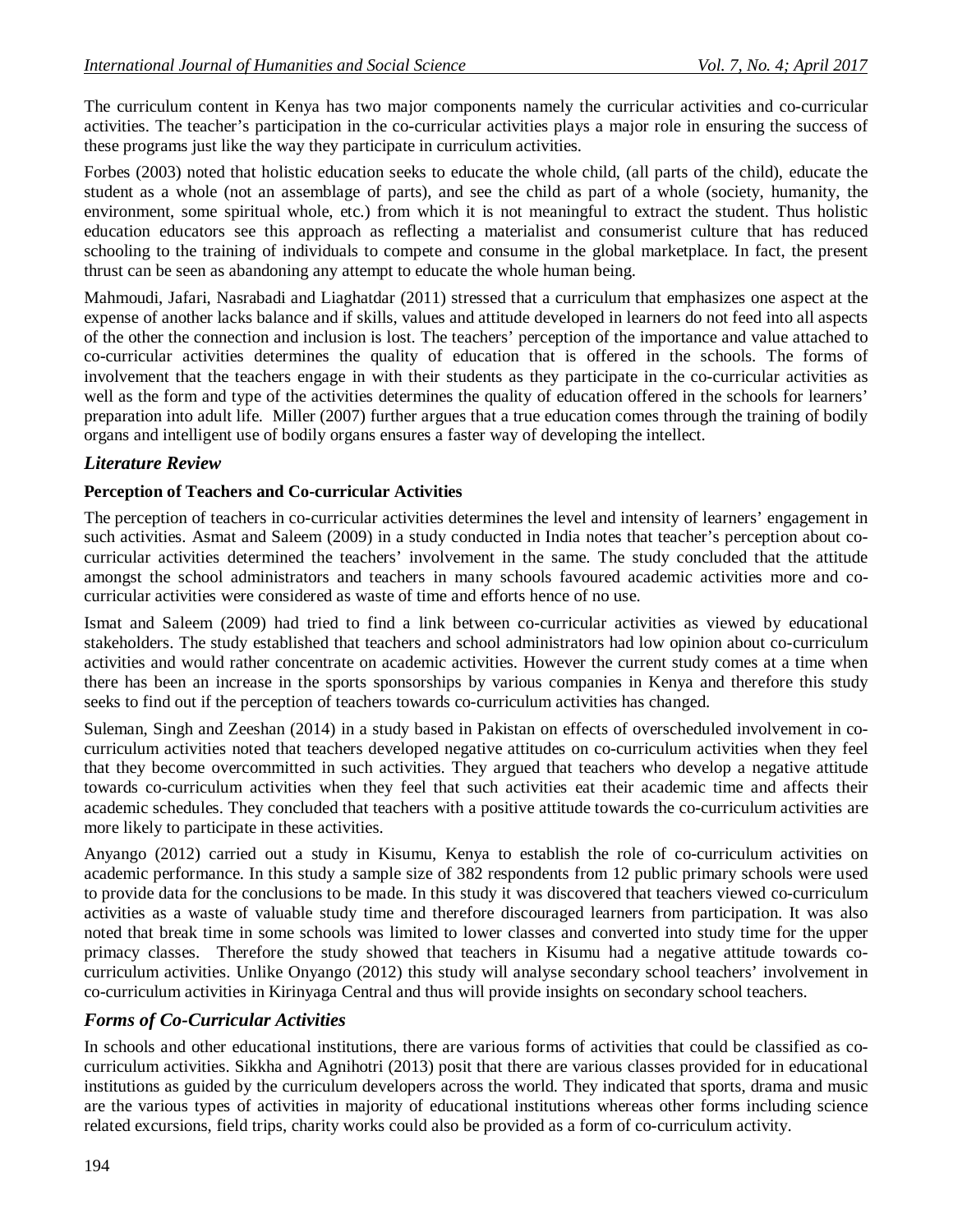Verma (2012) noted that there are at least seven classes of co-curriculum activities. He adds that these are; activities for physical development, activities of intellectual development, social development, psychomotor development, cultural development, picnics and excursions and civic developmental activities.

Participation in sport and physical activity programs outside of the regular curricular physical education program provides many positive benefits to students. Centers for Disease Control (2002) noted that physical activity for physical development contributes to build healthy bones among learners, assists in controlling body weight, prevents the occurrence of diseases such as high blood pressure while reducing depression occurrence and contributes to development of physically active lifestyle among the participants. Siedentop (2001) added that physical development activities improve motor skills among children, assists in enhancement of normal physical and social growth and maturation, improvement of socialization, self-esteem, self-perception and psychological well-being and also the establishment of a basis for a healthy lifestyle and lifelong commitment to physical activity. In Kenyan secondary school the co-curriculum activities are classified into two categories as term one and term two activities. In term three only academic oriented activities are encouraged and this includes study symposiums, field trips among others. This study will assess the physical development oriented activities and classify them accordingly to their frequency and achievements made so far.

Siedentop (2001) posited that intellectual games such as scrabble and chess as well as monopoly fall into the class of co-curriculum activities for intellectual development. In Kenya the only activities known for intellectual development include debates, science congress and mathematics contests. Very few school invest in such activities since they require financial and human resources for some of these thesis to pass the initial zonal stages. Therefore this current study will assess the teacher's involvement in these intellectual oriented co-curriculum activities and also weigh their interaction with learners at this level.

#### *Challenges in Co-Curricular Activities*

Schools in the course of providing co-curriculum activities face a myriad of issues. Morgan and Hansen (2008) noted that there are barriers within schools that restrict teachers providing co-curriculum activities and could be classified as being either institutional meaning that they are outside the teachers' control or classified as teacherrelated meaning that they arise from the teachers' behavior. This classification enables the challenges to be applicable at any level of institutional setting ranging from lower primary to higher institutions of learning.

Hardman (2008) noted that institutional barriers includes financial/budgeting constraints, scarce resources, lack of time for co-curriculum activities due to class work demands, lack of professional development programs, the crowded curriculum itself as well as lack of physical infrastructure. He posited that a combination of these plays a crucial role in determining poor implementation of co-curriculum activities in majority of educational institutions all over the world.

Sikkha and Agnihotri (2013) carried out a study in Punjab India on the organization of co-curricular activities in schools. They noted that co-curricular activities were the most neglected area of formal education in most schools. They cited that this was probably due to various physical, social and emotional problems of the students. In their study they reported that pupils were not provided with appropriate facilities to take part in co-curricular activities. This study was conducted to analyse the importance of co-curricular activities, the type of co-operation of the staff in schools and the co-operation of the community, as well as administration and organization of cocurricular activities and finally to evaluate the problems faced by the school in co-curriculum activities. This study reported that boys' schools had more co-curriculum activities compared to girl schools since the schools differed in manpower and facilities as well as attitude towards co-curriculum programs.

Trudeau and Shephard (2005); Dagkas and Stathi (2007) and Sherar et al. (2009) carried out research on barriers to participation in physical education and physical activity. These researchers reported changing attitudes to activity and physical education, decision making in favour of more sedentary activities, the role of peer pressure when choosing activities, a dislike of activity, a lack of understanding of the benefits of physical activity and a decline in student interest. Thus their studies concluded that the learners today have been intoned into academic competitions and as such they disregard non-academic activities, seen such activities as a waste of precious academic hours.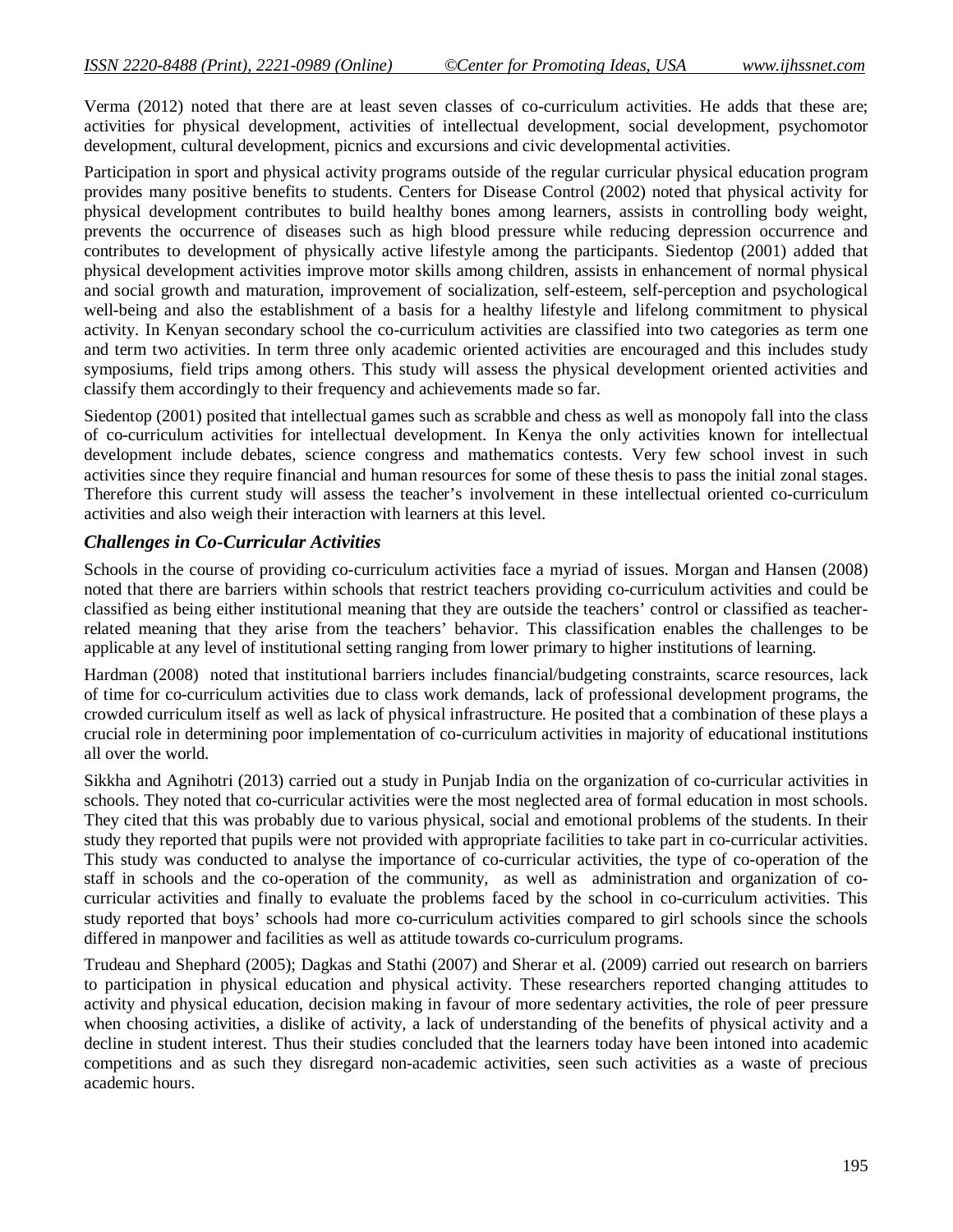# *Importance of Co-Curricular Activities*

Co-curricular activities play a very crucial role in the social development and cognitive development of individuals particularly during the early stages of life. Weber (2008) examined co-curricular participation and test scores during the 2006-2007 school years from the Olathe School District, located in Olathe, Kansas. This study was meant to determine whether students who are involved in co-curricular activities perform better on state assessments than students who do not participate in co-curricular activities. The data on co-curricular activity involvement and the Kansas Assessment results were collected from the Olathe School District student data base. A total of 1,807 students participated in the study with 1,500 having participated in at least one co-curricular activity. The results of this study indicated co-curricular activities had a positive effect on all four assessments studied. Co-curricular activities that represent a rich array of opportunities and experiences may be one of the reasons many students stay in school, and/or find personal meaning for this time in their live. Freitag (2005) applied the concept of attachment theory to support co-curricular activities in schools. He claimed students who participate in school-related activities have an enhanced attachment to and investment in their schools.

Lewis (2004) in her doctoral work at Texas A&M University participation in extracurricular activities is a useful and acutely appropriate vehicle for children to gain valuable academic and social experiences, as well as related strategies for overall healthy psycho-social development. Although co-curricular activities are meant to support the academic purpose of schools, these same activities provide positive reinforcements for the social and emotional aspects of schooling.

March and Sabina (2002) carried out a study related to the effects of co-curricular activities on student achievement has looked at student grade point average (GPA). As time passed, further research on the effects of co-curricular activities surfaced in related areas such as attendance, drop-outs, and discipline. Previous research in these areas has been completed by a variety of researchers, many independent but some associated with state athletic associations. Although debate concerning co-curricular activities continues, past research investigating co-curricular activities has produced clear results related to student achievement.

## *Research Design*

This study applied descriptive survey. Tashakkori and Teddlie (2008) explain mixed method studies as; studies that are products of the pragmatist paradigm and that combine qualitative and quantitative approaches within different phases of the research process. Borg and Gall (1989) observed that descriptive studies are aimed at finding out the situation as is and as such survey methods are frequently used to collect descriptive data. The design was deemed appropriate because the researcher gathered data on teacher's participation in co-curriculum activities in Kirinyaga Central Sub County.

### *Target Population*

The study population consisted of 36 principals and 624 teachers in36 secondary schools in Kirinyaga Central Sub-County (CEO, 2015).This population was selected since they were the people who directly or indirectly handle co-curricular activities as administrators, facilitators and participants.

### *Sample Size and Sampling Procedure*

Gay (2003) indicates that a sampling of 10% to 20% of the population is acceptable for descriptive research. The sample size will comprise 8 principals and 125 teachers from the target population.

Simple random sampling method was used to identify the teachers in secondary schools in Kirinyaga Central Constituency. Simple random sampling was applied to select the teachers who participated in this study. The researcher visited the school during the breaks and randomly issued questionnaires to teacher in the staff rooms and departmental offices.

### *Data Collection Procedures*

The researcher got an introduction letter from Karatina University and thereafter applied for a research permit from the National Commission for Science, Technology and Innovation. Once the permit was issued, the researcher booked appointments with the principals to visit and administer the questionnaire. The researcher visited each of the schools and administered the questionnaire. The respondents were assured of confidentiality after which they were given enough time to fill in the questionnaire, after which the researcher collected the filled questionnaire. Interview dates were agreed upon and carried out at appropriate dates.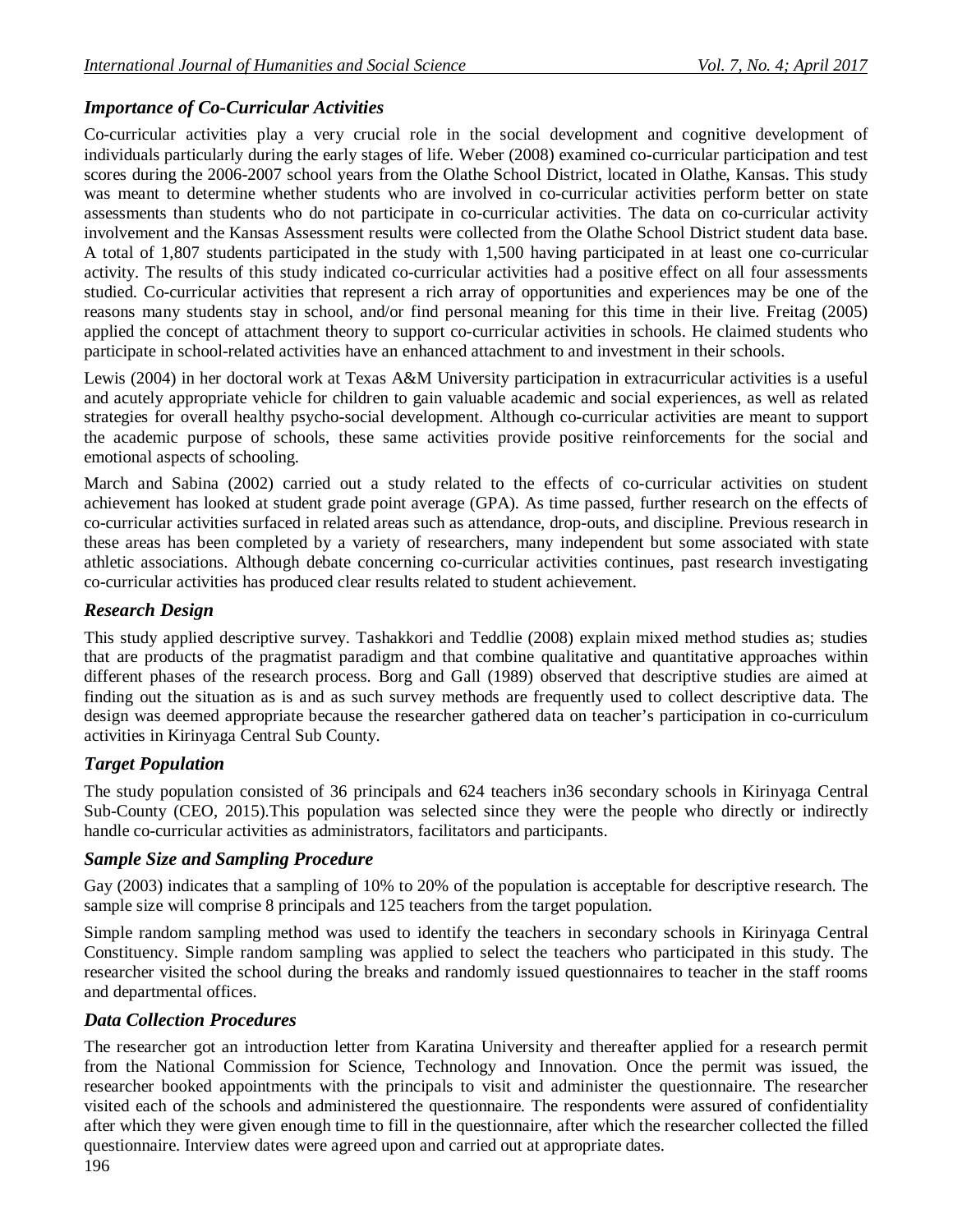#### *Summary of Findings*

### **Teachers Perception of Co-Curriculum Activities**

The study found out that majority (60.3%) of the teachers did not take part in co-curriculum activities. All the principals also indicated that majority of teachers did not participate in co-curriculum activities due to low perception given to these activities. The study thus finds that majority (77.7%) of the teachers agreed that participation in co-curriculum activities contributed to mental and physical growth of learners. When learners engage in co-curriculum activities they share ideas, agree on the rules and general behavior they should exhibit during the activity. This contributes to learners mental and social skills which lead to better interaction with teachers, learners and other facets in the school community.

The study found that majority (66.1%) of teachers did not regard co-curricular activities as important in the current education system. Thus teachers had a negative attitude towards co-curriculum activities since they did not form part of their end year performance appraisal, there was no certification to acknowledge participation at lower levels and no consideration in the national examination or by the ministry of education. The study also established that majority (57.8%) of teachers agreed that learners benefit when they participated in school co-curriculum activities. The study determined that majority (58%) of the teachers agreed that engagement in co-curriculum activities promoted their engagement with learners

### **Types of Co-Curriculum Activities in Schools**

The study sought to determine the various forms of co-curriculum activities that exist in the schools. The study established that most of the school in the region had sports, drama, music and science related co-curriculum activities. These activities catered for physical development, activities of intellectual development, social development, psychomotor development, cultural development, picnics and excursions and civic developmental activities. The study established that sports, music and drama are the most preferred co-curriculum activities in the region.

Music and drama are first term activities whereas sports are term two activities and therefore schools prefer them since they do run concurrently and engage students' at different times. Schools engage in a single activity per term despite shortage of funds to run co-curriculum activities. The study found out that majority (53.7%) of teachers participated in co-curriculum activities due to fun and enjoyment as well as indulgence since the teachers felt compelled as young people. Therefore teachers' participation was influenced by a combination of factors such as participation in activities during school years, passion for the activity as well as pressure from teacher colleagues.

### **Challenges Faced by Teachers in Co-Curriculum Activities**

The study sought to establish the challenges that teachers face in participation in co-curriculum activities in secondary schools. The study established hat majority (59.5%) disagreed that adequate time had been allocated for co-curriculum activities. The study determined that in a week only less than two hours were set aside for clubs and games and this demotivates teachers since little time was available for them to interact with students.

Majority (82.4%) of the teachers agreed that the current curriculum is too crowded to allow participation in cocurriculum activities. The study determined that 92.6% of teachers disagreed respectively that the school had the necessary physical infrastructure for co-curriculum activities. Majority (79.3%) of the teachers did not view cocurriculum activities as low priority activity.

# *Conclusions*

The study realised that very few teachers took part in schools co-curriculum activities in the region due to low priority given to these activities. The study concluded that teachers were aware of the importance of cocurriculum activities to mental and physical growth of learners since they have an opportunity to share ideas, agree on the rules and general behavior they should exhibit during the activity.

The teachers in the sub county had a negative attitude towards co-curriculum activities since they did not form part of their end year performance appraisal since the education system was more grade oriented in the national examination. The study also noted that majority (57.8%) of teachers agreed that learners benefit when they participated in school co-curriculum activities and also promoted teachers-student engagement in school.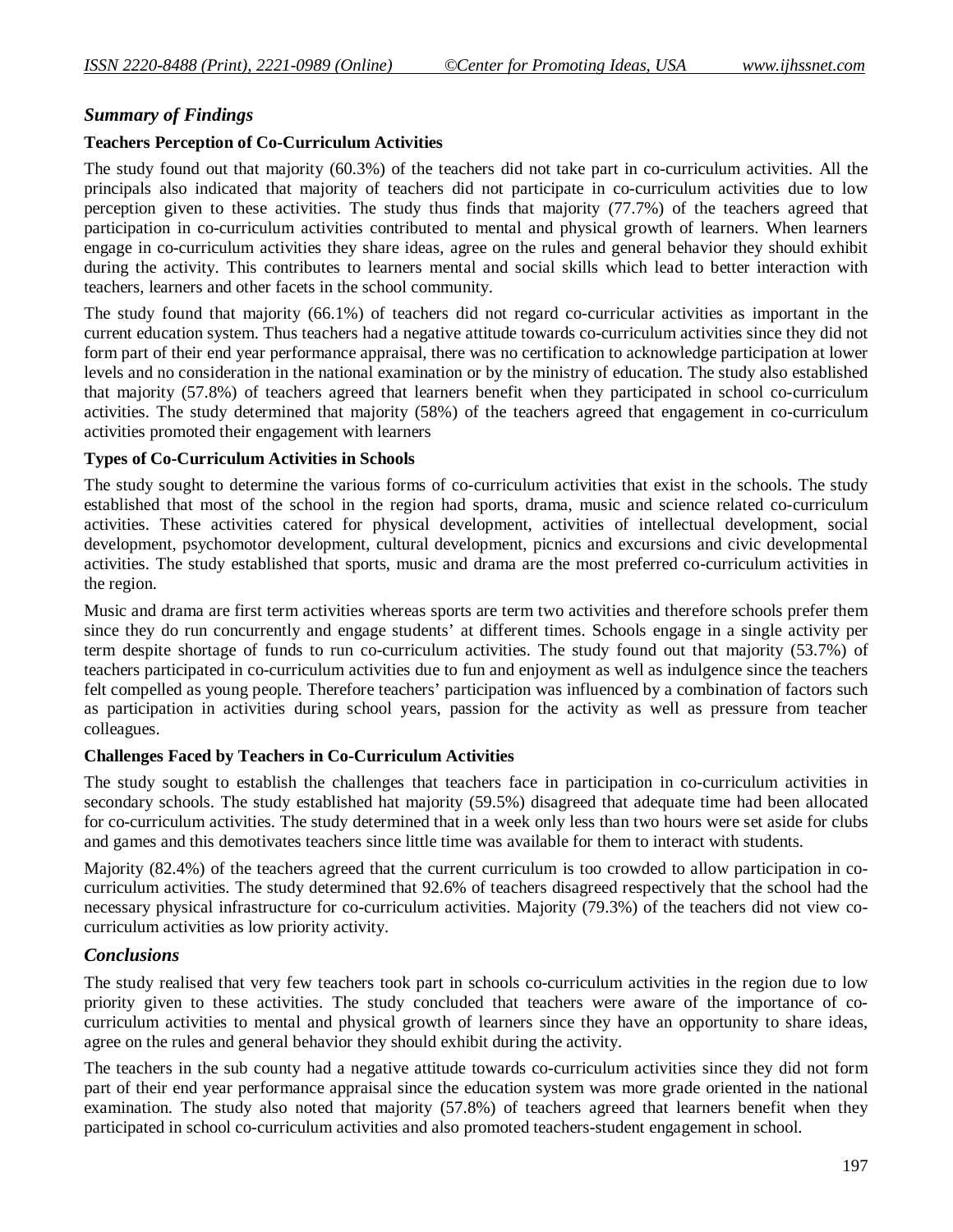The study sought to determine the various forms of co-curriculum activities that exist in the schools. The study found out that most of the school in the region had sports, drama, music and science related co-curriculum activities which are activities that cater for physical development, activities of intellectual development, social development, psychomotor development, cultural development, picnics and excursions and civic developmental activities.

Music and drama are first term activities whereas sports are term two activities and therefore schools prefer them since they do run concurrently and engage students' at different times. Schools engage in a single activity per term despite shortage of funds to run co-curriculum activities. The study noted that majority of teachers participated in co-curriculum activities due to fun and enjoyment as well as indulgence since the teachers felt compelled as young people.

The study sought to establish the challenges that teachers face in participation in co-curriculum activities in secondary schools. The study concludes that majority of teachers indicated that inadequate time had been allocated for co-curriculum activities. The study concluded that less than two hours had been set aside for clubs and games and this demotivates. The teachers also concurred that the current curriculum was too crowded to allow participation in co-curriculum activities. The study concluded that school did not have the necessary physical infrastructure for co-curriculum activities.

### *Recommendations*

In the light of the conclusions made, the study recommends that;

- i. The schools and the ministry of education should develop better strategies and motivational programmes to increase teachers' participation in co-curriculum activities in secondary schools.
- ii. The schools should diversify their co-curriculum activities from the traditional sports, music and drama that most schools invest in due to limited finances required by such activities. Academically oriented activities such as science congress, debate and symposiums should be emphasised since they directly contribute to academic performance of learners as well as offering learners' time to relax.
- iii. The schools and Ministry of Education should carry out extensive awareness to encourage teachers on the importance of co-curriculum activities to learners in order to increase teacher interests.
- iv. Teachers should be offered training in co-curriculum activities in order to increase their confidence and participation levels.
- v. The schools and Ministry of Education should allocate more time for co-curriculum activities and schedule them such that learners who progress do not lose out on class time as the situation discourages teachers and learners from participation in such activities.
- vi. The Ministry of Education should also assist schools to develop their co-curriculum infrastructure in order to motivate learners and teachers to participate in these activities.

### *Areas of Further Studies*

In the course of this study, the researcher came across issues that need further research.

- i. The correlation between academic performance and participation in co-curriculum activities.
- ii. The role of school administrators in ensuring success and participation of co-curriculum activities.

### *References*

Anyango, V. (2012).Influence of Co-Curricular Activities on Academic Achievement of Public Primary Schools in Kisumu Municipality, Kisumu County, Kenya. Unpublished Masters Thesis. University of Nairobi.

- Asmat, A. & Sallem, R. (2009). Role of Co-Curricular Activities: Survey of the Perceptions of Stake Holders Case Study of Peshawar District. *Journal of Managerial Sciences, 2 (2).213-219.*
- Borg, W. & Gall, M. (1989).*Educational Research*.5<sup>th</sup>Edition. White Plains, Longman.
- Centers for Disease Control and Prevention.(2000). Physical Activity and Health; A report of the Surgeon General. Accessed on Feb  $24<sup>th</sup>$ , 2015 from www.cdc.gov/nccdphp/sgr/.
- C.E.O (2015). Kirinyaga County Quarterly Return-2015.Unpublished.Kirinyaga County Education Office.
- Dagkas, S. & Stathi, A. (2007).Exploring Social and Environmental Factors Affecting Adolescents' Participation in Physical Activity. *European Physical Education Review,13(3), 369-384*
- Forbes, S. (2003). *Holistic Education: An analysis of its Ideas in Nature*. Brandon, VT: Foundation for Educational Renewal.